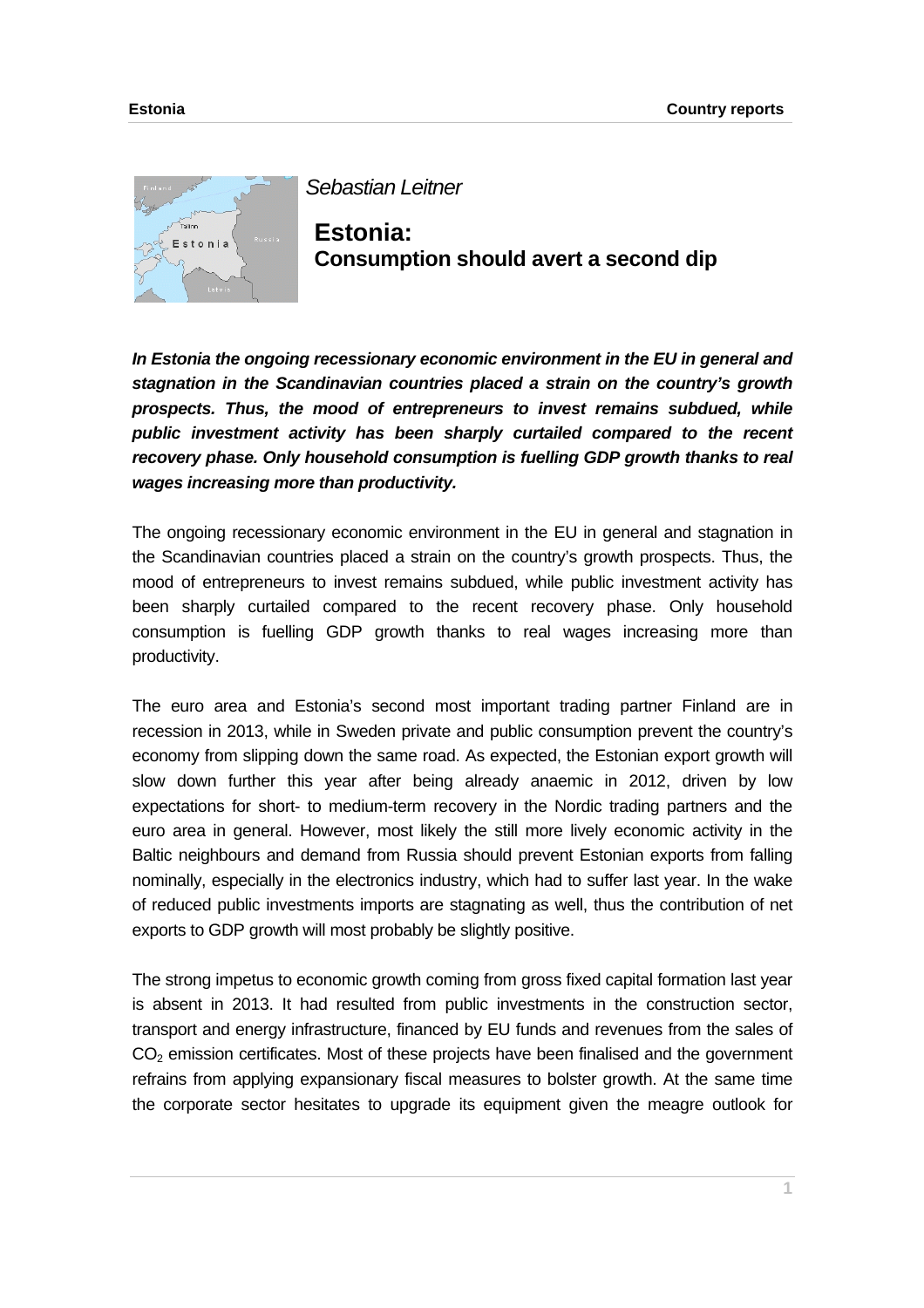external demand. Furthermore, reported capacity utilisation rates remain at a low level of 70% in the manufacturing sector. Enterprises began to increase their loan stock gradually starting already in the second half of 2012. However, we expect enterprises to raise their expenditures for capital replacement only towards the end of the year 2013. Although the real estate market has bottomed out and dwelling prices are slightly rising again, households started to increase their debt burden only very slightly at the beginning of 2013. As a result, investments in the housing sector are still meagre. In general we expect growth in fixed investments to remain stagnant in 2013, given the reduction of public outlays this year.

While throughout 2012 still lively demand on the domestic market resulted in an improved labour market situation, the growth in employment almost came to a halt. The number of jobs in industrial sectors is declining and stagnating in construction while still growing slightly in higher-skilled service sectors. Total employment growth, which still amounted to 2.6% in 2012, is presumably to slow down to 1.5% in 2013. Accordingly, the unemployment rate, which had already fallen to below 10% in the second half of 2012, will decrease further only gradually in 2013 and also beyond. The overall level of employment in 2013 is still 5% lower compared to 2007.

In line with a slight amelioration of the labour market in general and quite a favourable situation for highly skilled workers, gross wages continued to rise, by 2.7% in real terms in the first quarter of 2013. We expect the rise in labour costs to act as a driver of overall price developments in 2013. The completion of the opening of the electricity market in January 2013 has already caused a substantial rise in the price of electricity for households. Only in 2014, when the EstLink 2 cable – which will triple the transport capacity of electricity between the Estonian and the Finish grid  $-$  is to be launched, a slight fall in electricity prices is to be expected. Due to the low price increases of imports and the expected slight fall of the price of oil and gas, the consumer inflation rate is to fall slightly to 3.4% in 2013.

In spite of stagnant manufacturing and construction output the consumption activity of Estonian households remained rather robust also at the beginning of 2013. Consumer surveys show that spending plans have not deteriorated, while deleveraging of households has bottomed out. Thus we expect that also in 2013 domestic consumption will grow by 3.3% in real terms and thus keep up overall GDP growth.

The final outcome of last year's budget figures was a deficit of 0.3% of GDP, a more favourable than expected result driven by growing tax revenues. On the expenditure side the partial offset of the public wage cuts, executed during the Estonian bust, a small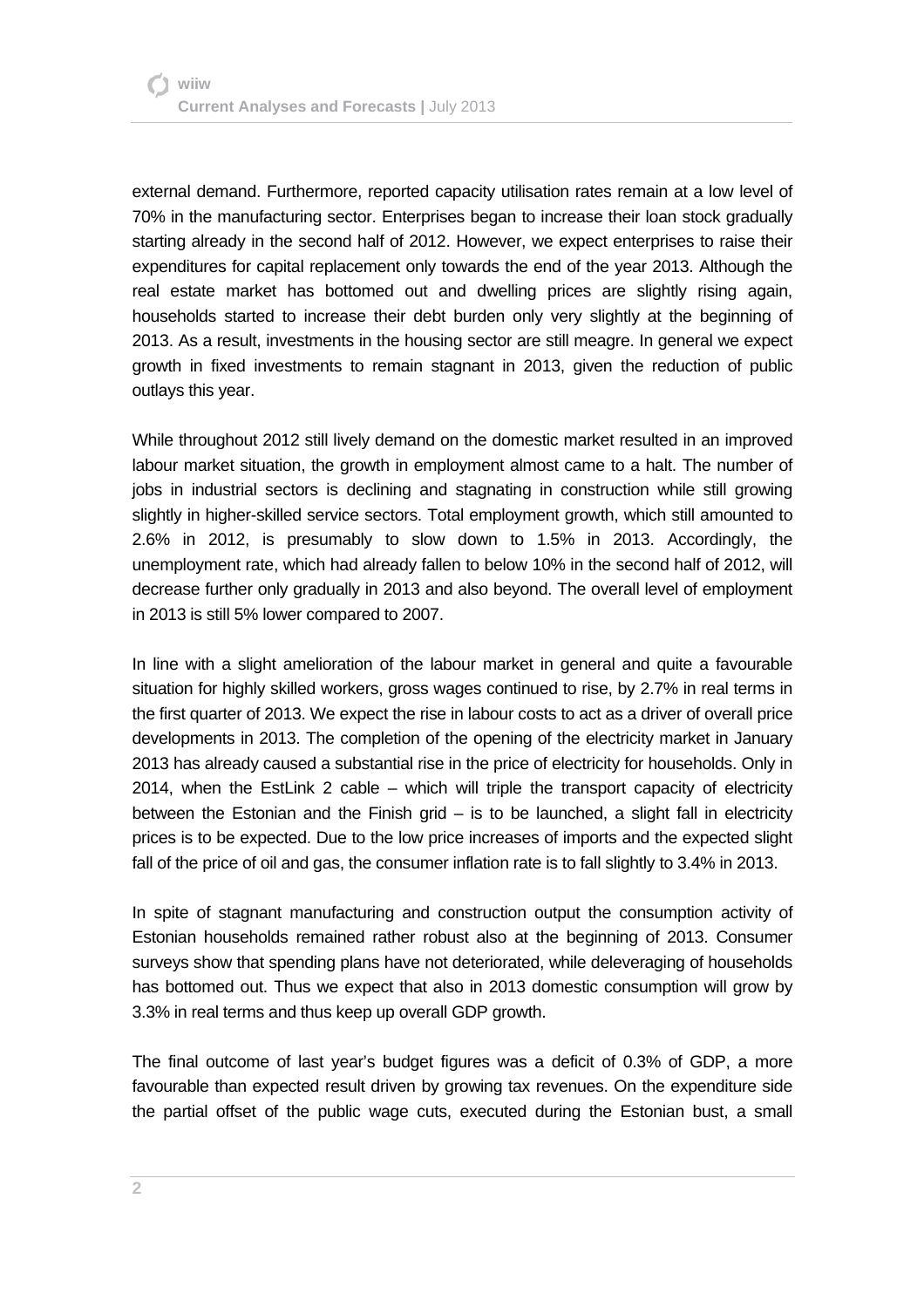pension increase of about 5% and a capital injection for the national air carrier will be positive drivers, while public investment cuts will lead to a decline in total public outlays. Apart from the increase in excise taxes and a reduction of the unemployment insurance contribution from 4.2% to 3% of labour costs, the 2013 budget approved last December does not foresee any major changes in the tax code. Hence, a lower GDP growth will also bring down the growth rate of government revenues, thus we expect the public deficit to remain close to zero also in 2013. The plan of the Estonian government to attain a budget surplus in 2014 can be effected.

Although the outlook for 2014 is slightly better for the euro area and Estonia's main trading partners, external demand will most probably remain a subdued driver of economic growth. However, we expect that together with stable household consumption it should help renew entrepreneurs' good spirits in order to recover private investments. But given the planned further cuts in public investments, which had supported the overall economic activity in the rebound up to 2012, we expect GDP growth to remain below Estonia's potential not only in 2013 with 2.0% but also in 2014 with 3.2%. The most likely scenario for the subsequent years, given a very restrained revival in the euro area, reckons with near-stagnation in view of austerity and structural reform policies. Thus also in Estonia the economic activity will remain subdued. However, if growth resumes as forecasted in 2014 and thereafter, the country might attain in 2015 the GDP level it had already in 2007 before the economy went bust and 'internal devaluation' policies were implemented.